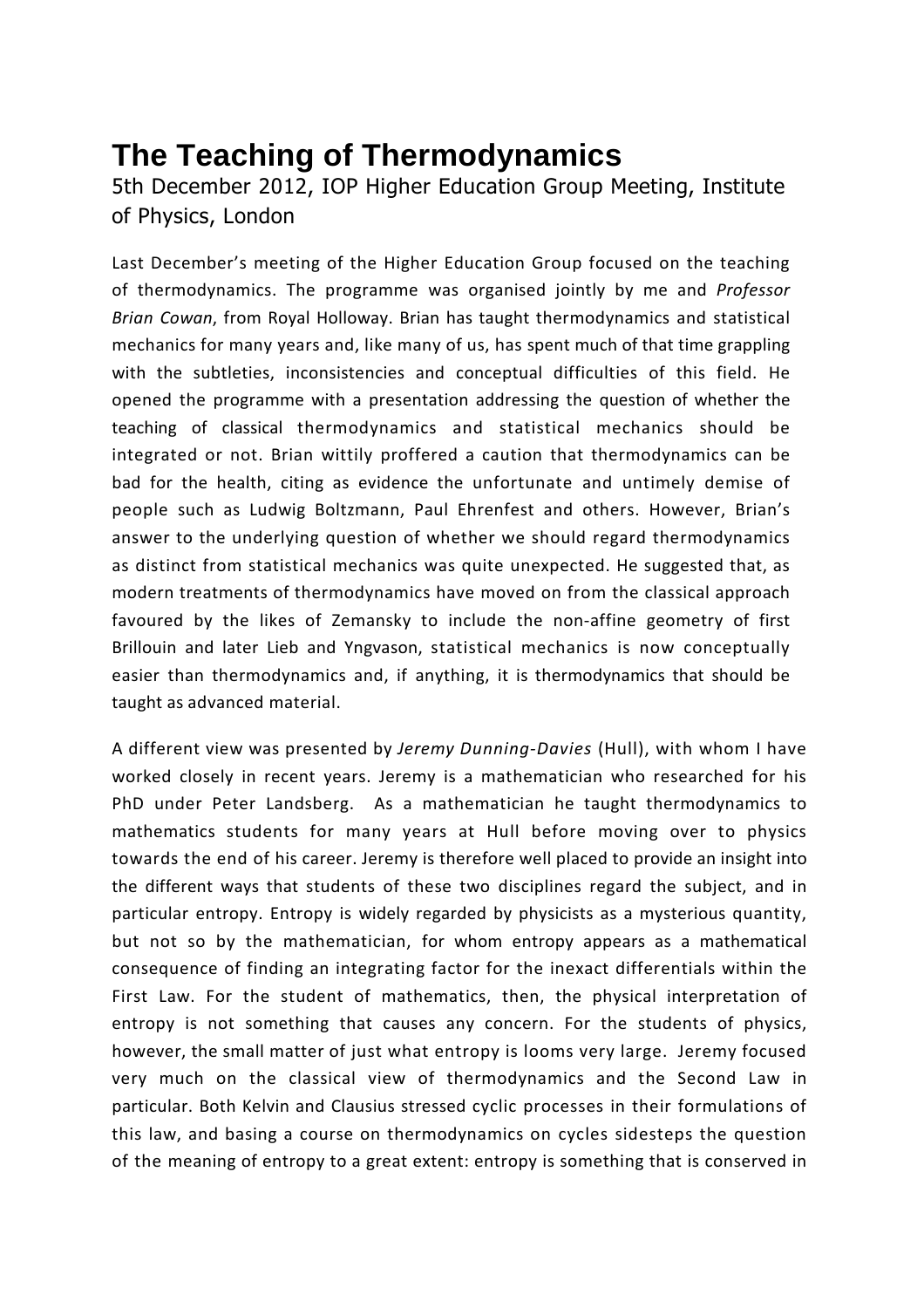an ideal reversible cyclic process but not in an irreversible cyclic process. Of course, Clausius later went on to extend the Second Law to non-cyclic processes and thus the idea that entropy always increases, along with much of the confusion in thermodynamics, was born.

The question of just what entropy is cannot be answered with reference to thermodynamics alone and *Professor Ian Ford*, from UCL, offered a statistical view based on information theory. The notion that entropy is a measure of disorder is very common, but incorrect when considered in the light of information theory. Ian's message was that entropy is associated with uncertainty, which comes from the idea that entropy is a property of a probability distribution rather than a particular arrangement of the constituent particles. The recourse to probability to describe the microscopic properties of a material arises through a lack of knowledge about the arrangement of its constituents rather than the arrangement itself, so information entropy is very clearly associated with uncertainty. Still on the theme of entropy, *Professor Mick Brown*, from Cambridge, gave a short presentation on entropy and selforganised criticality in which he used the working of ductile metals to illustrate the doctrine of maximum entropy. In essence, complex mechanical systems tend to maximise the number of pathways available in response to large external forces, hence the entropy is maximised.

Following lunch, *Charles Tracy*, Head of pre-19 education at the Institute, gave a presentation on ideas being formulated about the teaching of energy in schools. There is growing concern over the inconsistencies in terminology and usage of the word 'energy' among different sciences within schools. Charles demonstrated some of the confusion that can arise and welcomed the opinions of the audience on some of the ideas being developed. This was a very interesting and stimulating contribution and possibly provides a model for future consultations of this sort.

*Sarah Harris*, from the University of Leeds, then gave what was universally agreed to have been a most inspiring talk. Sarah's interests lie in the physics, and especially the thermodynamics, of large bio-molecules and she showed how these can be used to illustrate some basic ideas in thermodynamics. The one disadvantage to this approach is the need for the very large computing resources that are used in this research area, so if this kind of material is to be used in teaching it will be necessary to generate resources that can be used independently of the research being undertaken.

I closed the meeting with a presentation on the statistical interpretation of entropy and how I think it should be taught. I have had a deep mistrust of some of the